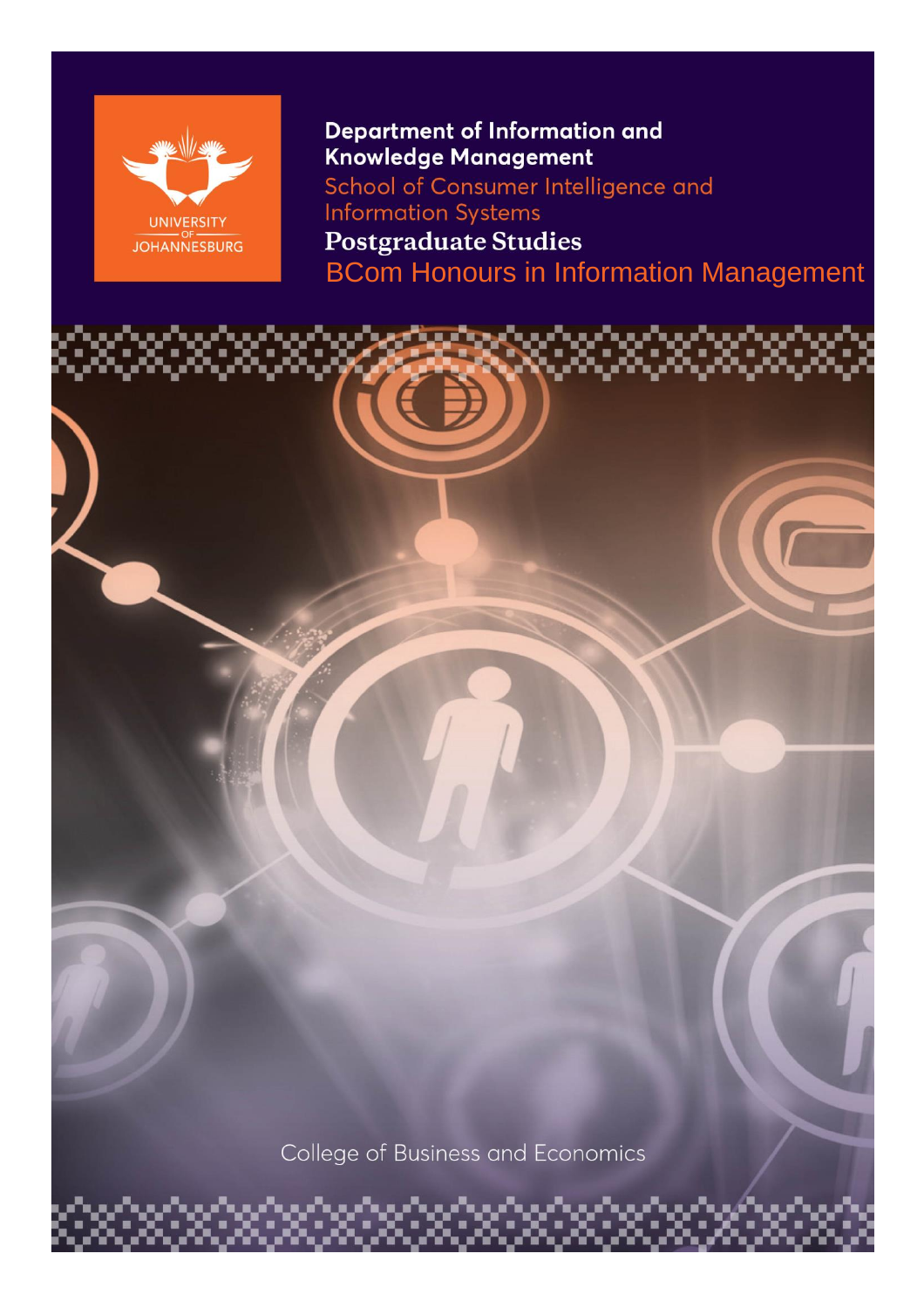# BCOM HONOURS IN INFORMATION MANAGEMENT

## **1. GENERAL**

Thank you for your interest in the BCom Honours in Information Management degree at the University of Johannesburg. This document will provide a detailed overview of the programme.

## **2. COMPOSITION OF THE PROGRAMME**

The programme is offered on a full-time or part-time basis:

| <b>Full-time</b>                                    | <b>Part-time</b>                                    |
|-----------------------------------------------------|-----------------------------------------------------|
| Completed in 12 months<br>$\bullet$                 | Completed in 24 months<br>$\bullet$                 |
| Register for 8 modules (4 in the first<br>$\bullet$ | Register for 4 modules (2 in the first<br>$\bullet$ |
| semester, 3 in the second semester                  | semester, 1 in the second semester                  |
| and 1 year module)                                  | and 1 year module) in the first year                |
|                                                     | for the<br>remaining<br>Register<br>$\bullet$<br>4  |
|                                                     | modules in the second year (2 in the                |
|                                                     | first semester and 2 in the second                  |
|                                                     | semester)                                           |

The classes are offered in the evenings and are compulsory for students to attend.

## **3. ABOUT THIS QUALIFICATION**

The aim of this qualification is for students to develop applied skills in the mastering, analysing, interpreting and applying of the characteristics of Information and Knowledge Management, as used in a career or for further studies in the field of Information and Knowledge Management.

## **4. ENTRANCE REQUIREMENTS**

The BCom Honours programme receives many applications per year which means that students are selected based on academic merit. This means that even if you meet the criteria outlined below, your acceptance is not guaranteed.

- Enrolment access will be provided to students in possession of an acceptable Bachelor degree qualification on NQF Level 7 with appropriate subject knowledge.
- A student must have attained **a minimum of 65%** in his/her Information and Knowledge Management majors at NQF Level 7.
- Students who are employed full time **must** register for this programme on part-time basis.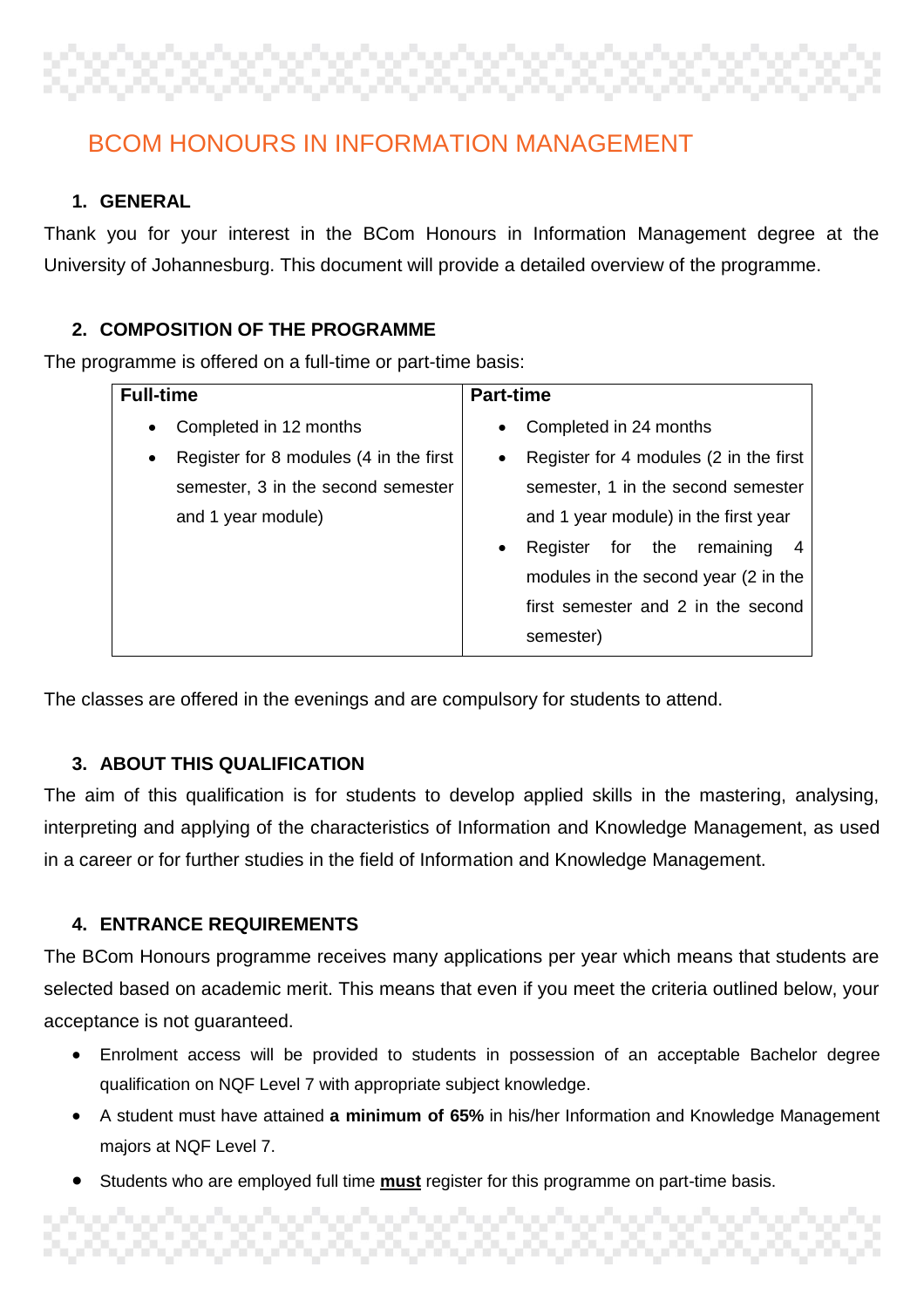# ,,,,,,,,,,,,,,,,,,,,,

## **5. APPLICATION PROCESS**

Applications open annually at the beginning of April and close on the 30<sup>th</sup> of September (no late applications are reviewed). The application process is purely online, no email or paper-based applications will be reviewed. Please visit UJ's website to apply. Should you experience problems with the online system please contact the Student Enrolment Centre on 011 559 4555.

Points to keep in mind:

- $\bullet$  The initial screening process is based on your first semester  $3<sup>rd</sup>$  year results (if you are still completing your degree) or based on your final 3<sup>rd</sup> year/BTech results if you have already completed the degree.
- From another University:
	- $\circ$  Currently studying if you are applying when you are in your final (3<sup>rd</sup> year) you need to upload a University stamped copy of your academic record including the first semester results of your 3<sup>rd</sup> year.
	- o Completed degree when applying you must upload a University stamped copy of your academic record **and** certified copy of your degree certificate.
	- $\circ$  If your documents are not stamped this will result in your application being declined based on insufficient documentation provided.
- UJ student:
	- $\circ$  You do not need to upload your academic record your academic record will be linked to your application automatically.

## **6. FAQS**

## *1. If I study part-time, can I select the modules I want to complete?*

The programme is very structured and you are required to complete certain modules at certain stages of the degree. Please refer to Annexure A for more information.

*2. If I am working full-time, will I be able to complete the programme on a full-time basis?*

We don't recommend students who are working full-time to register on a full-time basis. The modules are made up of a lot of research assignments which can be difficult to manage with a full-time job.

*3. Are classes compulsory?*

Yes.

*4. My marks are below the 65% required but I do have work experience. Is this experience taken into consideration?*

Work experience is taken into consideration to some extent but doesn't guarantee a place on the programme.

*5. How much are the fees?*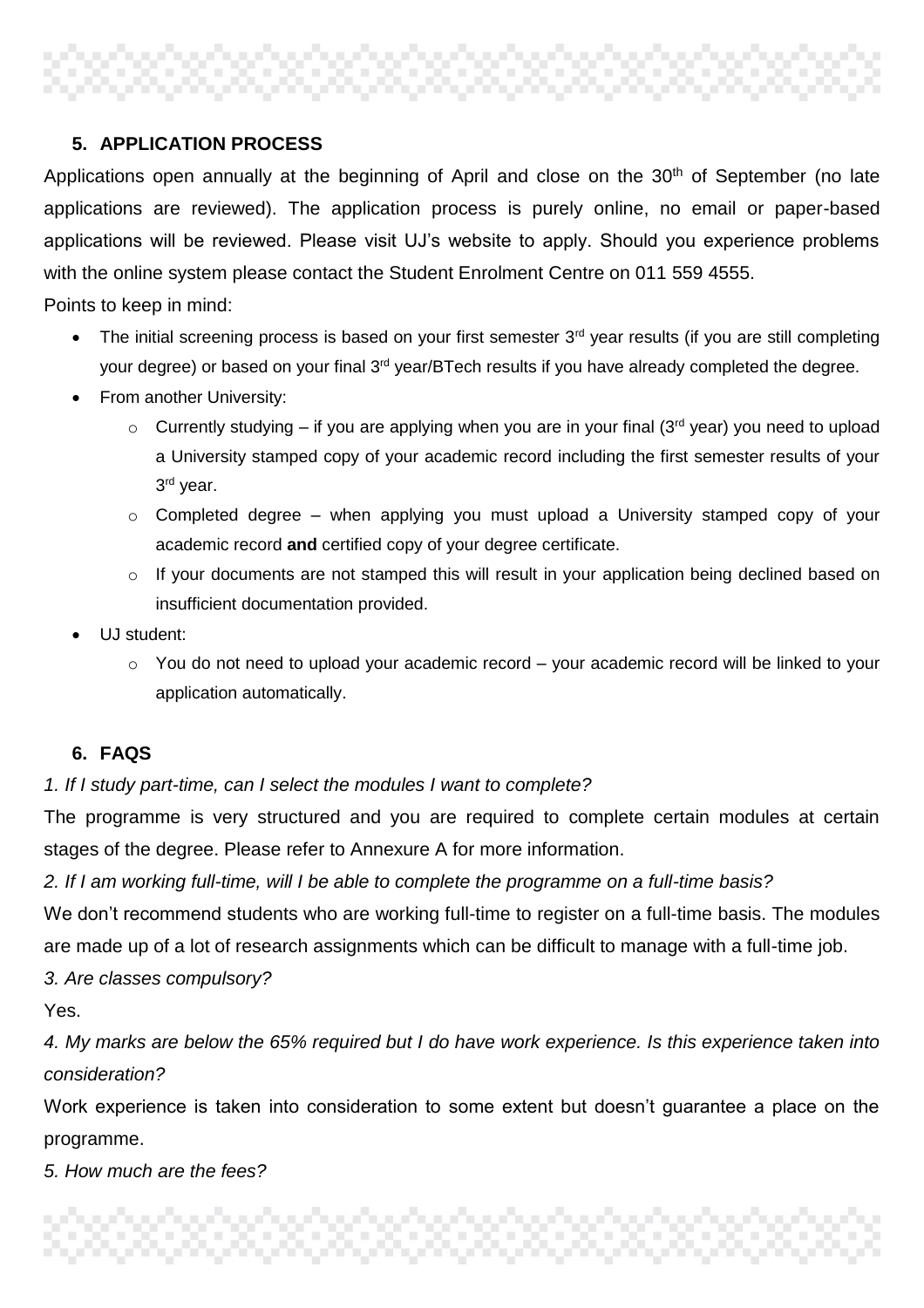The fees are adjusted annually and cannot be confirmed by the Department (only Student Finance can confirm – 011 559 3935).

*6. My company wants to pay for my fees. Can you give me a quote?*

Please contact the College of Business Economics on 011 559 3875 or you can contact Student Finances directly on 011 559 3935.

## **CURRICULUM**

| FULL-IIME                        |                 |                    |
|----------------------------------|-----------------|--------------------|
| <b>FIRST SEMESTER</b>            |                 |                    |
| <b>MODULES</b>                   | <b>CODE</b>     | <b>NQF CREDITS</b> |
| ELECTRONIC RECORDS MANAGEMENT    | IMA8X02         | 16                 |
| MANAGEMENT INFORMATION SYSTEMS   | IMA8X07         | 16                 |
| STRATEGIC INFORMATION MANAGEMENT | IMA8X09         | 16                 |
| WEB AND INTRANET MANAGEMENT      | IMA8X10         | 16                 |
| NUMBER OF MODULES/CREDITS        | <b>SEMESTER</b> | <b>64 CREDITS</b>  |
|                                  | <b>MODULES</b>  |                    |

| <b>SECOND SEMESTER</b> |  |
|------------------------|--|
|------------------------|--|

**FULL-TIME** 

| <b>MODULES</b>                  | <b>CODE</b>     | <b>NQF CREDITS</b> |
|---------------------------------|-----------------|--------------------|
| <b>BUSINESS INTELLIGENCE</b>    | IMA8X01         | 16                 |
| <b>COMPETITIVE INTELLIGENCE</b> | IMA8X12         | 16                 |
| KNOWLEDGE MANAGEMENT            | IMA8X06         | 16                 |
| NUMBER OF MODULES/CREDITS       | <b>SEMESTER</b> | <b>48 CREDITS</b>  |
|                                 | <b>MODULES</b>  |                    |

#### **YEAR MODULE**

| <b>MODULES</b>                 |                |    |                    |     | <b>CODE</b>   | <b>NQF CREDITS</b> |
|--------------------------------|----------------|----|--------------------|-----|---------------|--------------------|
| RESEARCH                       | <b>PROJECT</b> | ΙN | <b>INFORMATION</b> | AND | IMA8X11       | 30                 |
| <b>KNOWLEDGE MANAGEMENT **</b> |                |    |                    |     |               |                    |
| NUMBER OF MODULES/CREDITS      |                |    |                    |     | <b>YEAR</b>   | <b>130 CREDITS</b> |
|                                |                |    |                    |     | <b>MODULE</b> |                    |

\*\* Students are required to have a half year mark of at least 40% to proceed to the second semester.

#### **PART-TIME FIRST YEAR FIRST SEMESTER**

| <b>MODULES</b>                 | <b>CODE</b>    | <b>NQF CREDITS</b>           |
|--------------------------------|----------------|------------------------------|
| ELECTRONIC RECORDS MANAGEMENT  | IMA8X02        | 16                           |
| MANAGEMENT INFORMATION SYSTEMS | IMA8X07        | 16                           |
| NUMBER OF MODULES/CREDITS      |                | <b>SEMESTER 1 32 CREDITS</b> |
|                                | <b>MODULES</b> |                              |

#### **SECOND SEMESTER**

| <b>MODULES</b>                   | <b>CODE</b>     | <b>NQF CREDITS</b> |
|----------------------------------|-----------------|--------------------|
| <b>BUSINESS INTELLIGENCE</b>     | IMA8X01         | 16                 |
| <b>NUMBER OF MODULES/CREDITS</b> | <b>SEMESTER</b> | <b>16 CREDITS</b>  |
|                                  | <b>MODULE</b>   |                    |

| <b>YEAR MODULE</b>                                     |             |                    |
|--------------------------------------------------------|-------------|--------------------|
| <b>MODULES</b>                                         | <b>CODE</b> | <b>NQF CREDITS</b> |
| RESEARCH<br><b>INFORMATION</b><br>AND<br>ΙN<br>PROJECT | IMA8X11     | 30                 |
| KNOWLEDGE MANAGEMENT *                                 |             |                    |
| NUMBER OF MODULES/CREDITS                              | <b>YEAR</b> | <b>30 CREDITS</b>  |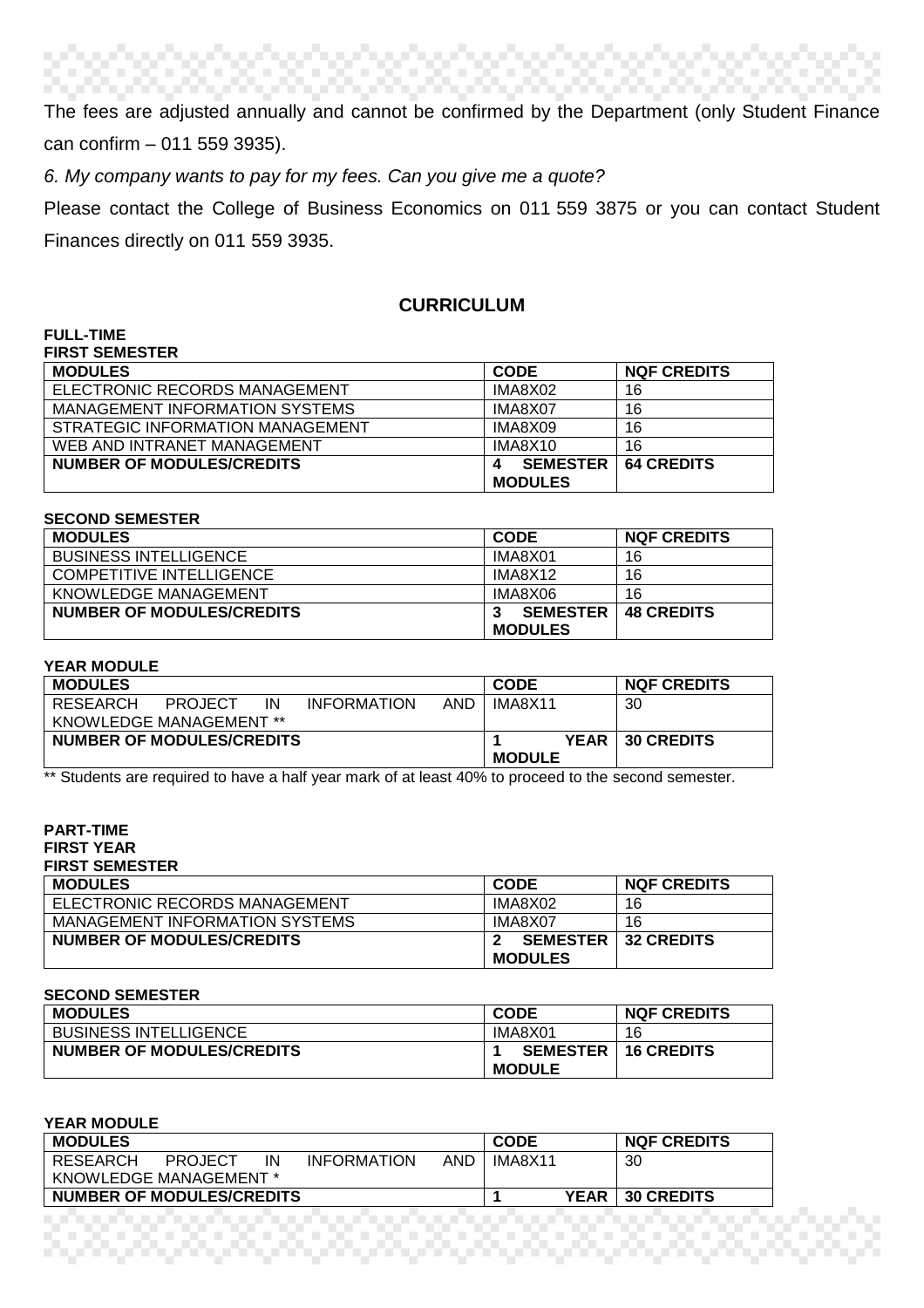**MODULE**

Students are required to have a half year mark of at least 40% to proceed to the second semester.

#### **SECOND YEAR FIRST SEMESTER**

| <b>I II\VI JLMLJILI\</b>         |                 |                   |
|----------------------------------|-----------------|-------------------|
| STRATEGIC INFORMATION MANAGEMENT | IMA8X09         | 16                |
| WEB AND INTRANET MANAGEMENT      | IMA8X10         | 16                |
| NUMBER OF MODULES/CREDITS        | <b>SEMESTER</b> | <b>32 CREDITS</b> |
|                                  | <b>MODULES</b>  |                   |

#### **SECOND SEMESTER**

| <b>COMPETITIVE INTELLIGENCE</b> | IMA8X12         | 16                |
|---------------------------------|-----------------|-------------------|
| KNOWLEDGE MANAGEMENT            | IMA8X06         | 16                |
| NUMBER OF MODULES/CREDITS       | <b>SEMESTER</b> | <b>32 CREDITS</b> |
|                                 | <b>MODULES</b>  |                   |

## **Career opportunities:**

- Information Management
- Knowledge Management
- Records Management
- Business Intelligence
- Competitive Intelligence
- Web Content Management
- Social Media Management

## **Ready to apply?**

Visit the UJ homepage [www.uj.ac.za](http://www.uj.ac.za/) and click on Study@UJ to apply for this qualification. All applications are done online.

**Cost:** *Please visit the UJ Student Finance page for any queries related to the costs of this qualification. The student finance page can be accessed* from the UJ home page at [www.uj.ac.za.](http://www.uj.ac.za/) Click on Study@UJ and select Student Finance.

**Bursaries / Funding**: Please visit **www.uj.ac.za/cbe** and click on bursaries to view potential bursary opportunities. You can also visit the UJ home page at [www.uj.ac.za](http://www.uj.ac.za/) and click on Study@UJ followed by Student Finance to view further bursary and funding opportunities.

## Key contact information

## **Programme Coordinator**

Prof C Rensleigh Email: crensleigh@uj.ac.za Contact number: 011 559-2189